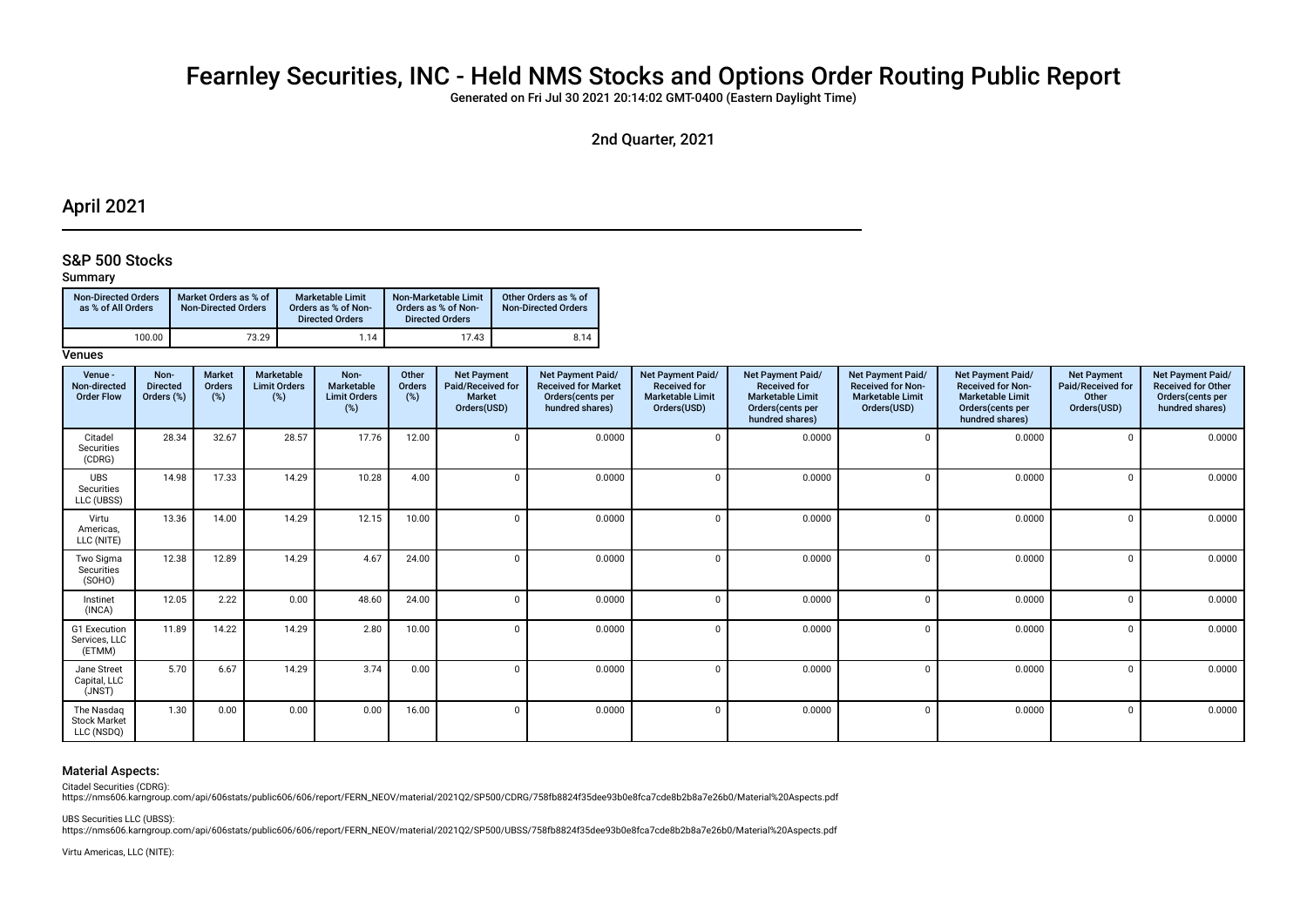https://nms606.karngroup.com/api/606stats/public606/606/report/FERN\_NEOV/material/2021Q2/SP500/NITE/758fb8824f35dee93b0e8fca7cde8b2b8a7e26b0/Material%20Aspects.pdf

Two Sigma Securities (SOHO): https://nms606.karngroup.com/api/606stats/public606/606/report/FERN\_NEOV/material/2021Q2/SP500/SOHO/758fb8824f35dee93b0e8fca7cde8b2b8a7e26b0/Material%20Aspects.pdf

Instinet (INCA): https://nms606.karngroup.com/api/606stats/public606/606/report/FERN\_NEOV/material/2021Q2/SP500/INCA/758fb8824f35dee93b0e8fca7cde8b2b8a7e26b0/Material%20Aspects.pdf

G1 Execution Services, LLC (ETMM): https://nms606.karngroup.com/api/606stats/public606/606/report/FERN\_NEOV/material/2021Q2/SP500/ETMM/758fb8824f35dee93b0e8fca7cde8b2b8a7e26b0/Material%20Aspects.pdf

Jane Street Capital, LLC (JNST): https://nms606.karngroup.com/api/606stats/public606/606/report/FERN\_NEOV/material/2021Q2/SP500/JNST/758fb8824f35dee93b0e8fca7cde8b2b8a7e26b0/Material%20Aspects.pdf

The Nasdaq Stock Market LLC (NSDQ): https://nms606.karngroup.com/api/606stats/public606/606/report/FERN\_NEOV/material/2021Q2/SP500/NSDQ/758fb8824f35dee93b0e8fca7cde8b2b8a7e26b0/Material%20Aspects.pdf

----------- $\frac{1}{2}$  $\sim$ <u>—</u>  $\sim$  $\overline{\phantom{0}}$  $\overline{\phantom{0}}$  $\sim$  $\sim$  $\equiv$ 

## April 2021

 $\overline{a}$ 

### Non-S&P 500 Stocks

#### Summary

| <b>Non-Directed Orders</b><br>as % of All Orders | Market Orders as % of<br><b>Non-Directed Orders</b> | <b>Marketable Limit</b><br>Orders as % of Non-<br><b>Directed Orders</b> | Non-Marketable Limit<br>Orders as % of Non-<br><b>Directed Orders</b> | Other Orders as % of<br><b>Non-Directed Orders</b> |
|--------------------------------------------------|-----------------------------------------------------|--------------------------------------------------------------------------|-----------------------------------------------------------------------|----------------------------------------------------|
| 100.00                                           | 47.05                                               | 6.02                                                                     | 20.41                                                                 | 26.52                                              |

| Venue -<br>Non-directed<br><b>Order Flow</b> | Non-<br><b>Directed</b><br>Orders (%) | <b>Market</b><br>Orders<br>(%) | Marketable<br><b>Limit Orders</b><br>(%) | Non-<br>Marketable<br><b>Limit Orders</b><br>(%) | Other<br>Orders<br>$(\%)$ | <b>Net Payment</b><br>Paid/Received for<br><b>Market</b><br>Orders(USD) | Net Payment Paid/<br><b>Received for Market</b><br>Orders (cents per<br>hundred shares) | Net Payment Paid/<br><b>Received for</b><br><b>Marketable Limit</b><br>Orders(USD) | <b>Net Payment Paid/</b><br><b>Received for</b><br><b>Marketable Limit</b><br>Orders(cents per<br>hundred shares) | Net Payment Paid/<br><b>Received for Non-</b><br><b>Marketable Limit</b><br>Orders(USD) | <b>Net Payment Paid/</b><br><b>Received for Non-</b><br><b>Marketable Limit</b><br>Orders(cents per<br>hundred shares) | <b>Net Payment</b><br>Paid/Received for<br>Other<br>Orders(USD) | Net Payment Paid/<br><b>Received for Other</b><br>Orders(cents per<br>hundred shares) |
|----------------------------------------------|---------------------------------------|--------------------------------|------------------------------------------|--------------------------------------------------|---------------------------|-------------------------------------------------------------------------|-----------------------------------------------------------------------------------------|------------------------------------------------------------------------------------|-------------------------------------------------------------------------------------------------------------------|-----------------------------------------------------------------------------------------|------------------------------------------------------------------------------------------------------------------------|-----------------------------------------------------------------|---------------------------------------------------------------------------------------|
| Instinet<br>(INCA)                           | 42.85                                 | 0.55                           | 54.98                                    | 65.59                                            | 97.63                     |                                                                         | 0.0000                                                                                  |                                                                                    | 0.0000                                                                                                            |                                                                                         | 0.0000                                                                                                                 | $\Omega$                                                        | 0.0000                                                                                |
| Citadel<br>Securities<br>(CDRG)              | 15.47                                 | 27.55                          | 10.43                                    | 8.53                                             | 0.54                      |                                                                         | 0.0000                                                                                  |                                                                                    | 0.0000                                                                                                            |                                                                                         | 0.0000                                                                                                                 | $\Omega$                                                        | 0.0000                                                                                |
| Virtu<br>Americas, LLC<br>(NITE)             | 11.25                                 | 19.60                          | 8.53                                     | 7.13                                             | 0.22                      |                                                                         | 0.0000                                                                                  |                                                                                    | 0.0000                                                                                                            |                                                                                         | 0.0000                                                                                                                 | - 0                                                             | 0.0000                                                                                |
| G1 Execution<br>Services, LLC<br>(ETMM)      | 10.22                                 | 18.26                          | 9.95                                     | 4.48                                             | 0.43                      |                                                                         | 0.0000                                                                                  |                                                                                    | 0.0000                                                                                                            |                                                                                         | 0.0000                                                                                                                 | $\Omega$                                                        | 0.0000                                                                                |
| <b>UBS</b><br>Securities LLC<br>(UBSS)       | 10.13                                 | 17.42                          | 7.11                                     | 7.13                                             | 0.22                      |                                                                         | 0.0000                                                                                  |                                                                                    | 0.0000                                                                                                            |                                                                                         | 0.0000                                                                                                                 | $\Omega$                                                        | 0.0000                                                                                |
| Two Sigma<br>Securities<br>(SOHO)            | 8.94                                  | 15.66                          | 6.64                                     | 5.31                                             | 0.32                      |                                                                         | 0.0000                                                                                  |                                                                                    | 0.0000                                                                                                            |                                                                                         | 0.0000                                                                                                                 | $\Omega$                                                        | 0.0000                                                                                |
| <b>NYSE ARCA</b><br>(ARCA)                   | 0.49                                  | 0.00                           | 2.37                                     | 1.68                                             | 0.00                      |                                                                         | 0.0000                                                                                  |                                                                                    | 0.0000                                                                                                            |                                                                                         | 0.0000                                                                                                                 | - 0                                                             | 0.0000                                                                                |
| Jane Street<br>Capital, LLC<br>(JNST)        | 0.46                                  | 0.97                           | 0.00                                     | 0.00                                             | 0.00                      |                                                                         | 0.0000                                                                                  |                                                                                    | 0.0000                                                                                                            |                                                                                         | 0.0000                                                                                                                 | $\Omega$                                                        | 0.0000                                                                                |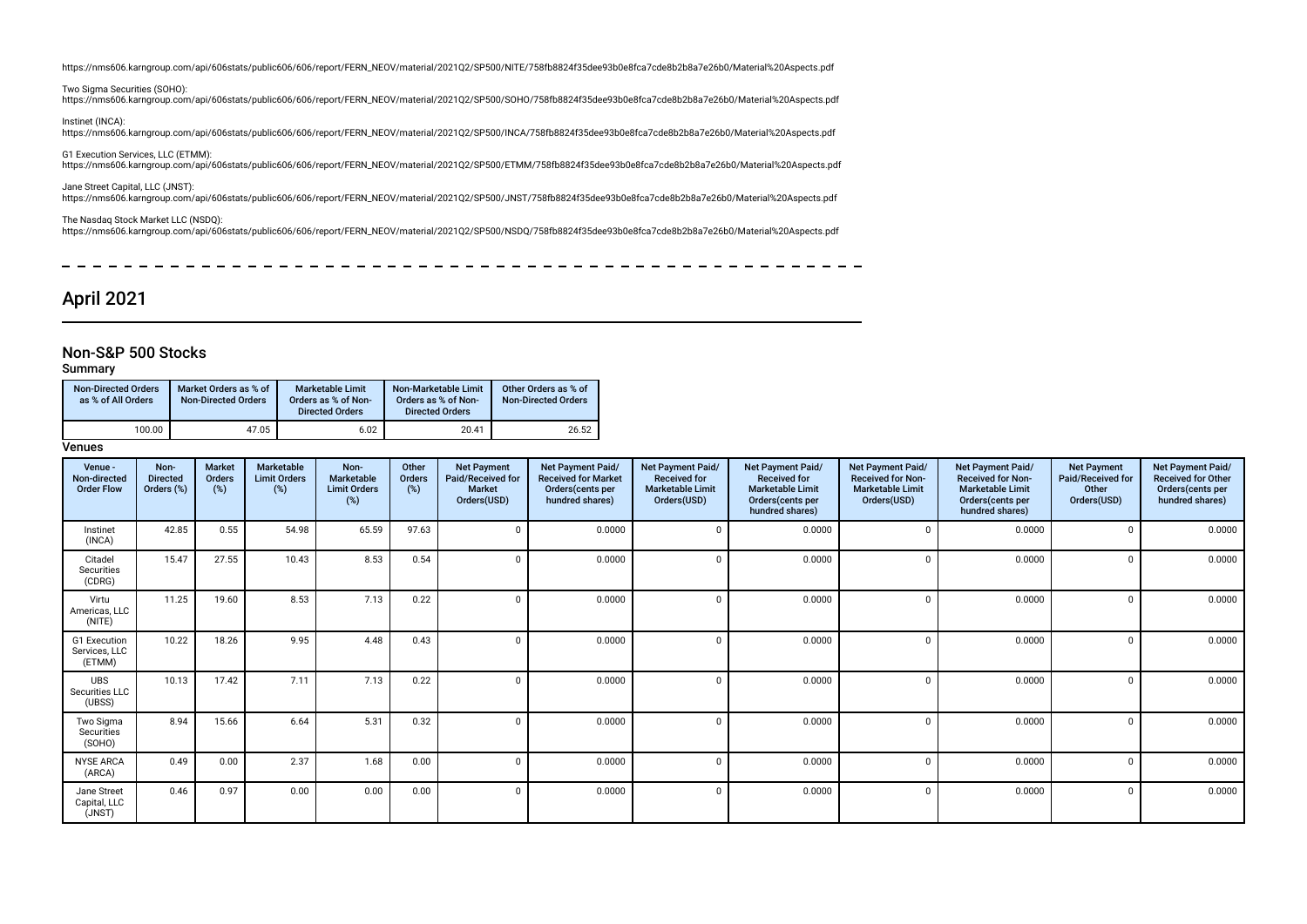| Venue -<br>Non-directed<br><b>Order Flow</b>          | Non-<br><b>Directed</b><br>Orders (%) | <b>Market</b><br>Orders<br>(%) | Marketable<br><b>Limit Orders</b><br>$(\%)$ | Non-<br>Marketable<br><b>Limit Orders</b><br>(%) | Other<br><b>Orders</b><br>(%) | <b>Net Payment</b><br>Paid/Received for<br><b>Market</b><br>Orders(USD) | Net Payment Paid/<br><b>Received for Market</b><br>Orders (cents per<br>hundred shares) | <b>Net Payment Paid/</b><br><b>Received for</b><br><b>Marketable Limit</b><br>Orders(USD) | Net Payment Paid/<br><b>Received for</b><br><b>Marketable Limit</b><br>Orders(cents per<br>hundred shares) | Net Payment Paid/<br><b>Received for Non-</b><br><b>Marketable Limit</b><br>Orders(USD) | Net Payment Paid/<br><b>Received for Non-</b><br><b>Marketable Limit</b><br>Orders(cents per<br>hundred shares) | <b>Net Payment</b><br>Paid/Received for<br>Other<br>Orders(USD) | Net Payment Paid/<br><b>Received for Other</b><br>Orders (cents per<br>hundred shares) |
|-------------------------------------------------------|---------------------------------------|--------------------------------|---------------------------------------------|--------------------------------------------------|-------------------------------|-------------------------------------------------------------------------|-----------------------------------------------------------------------------------------|-------------------------------------------------------------------------------------------|------------------------------------------------------------------------------------------------------------|-----------------------------------------------------------------------------------------|-----------------------------------------------------------------------------------------------------------------|-----------------------------------------------------------------|----------------------------------------------------------------------------------------|
| The Nasdag<br><b>Stock Market</b><br>LLC (NSDQ)       | 0.17                                  | 0.00                           | 0.00                                        | 0.00                                             | 0.65                          |                                                                         | 0.0000                                                                                  |                                                                                           | 0.0000                                                                                                     |                                                                                         | 0.0000                                                                                                          |                                                                 | 0.0000                                                                                 |
| <b>BNY Mellon</b><br>Capital<br>Markets LLC<br>(BKCM) | 0.03                                  | 0.00                           | 0.00                                        | 0.14                                             | 0.00                          |                                                                         | 0.0000                                                                                  |                                                                                           | 0.0000                                                                                                     |                                                                                         | 0.0000                                                                                                          |                                                                 | 0.0000                                                                                 |

Instinet (INCA):

https://nms606.karngroup.com/api/606stats/public606/606/report/FERN\_NEOV/material/2021Q2/NONSP500/INCA/758fb8824f35dee93b0e8fca7cde8b2b8a7e26b0/Material%20Aspects.pdf

Citadel Securities (CDRG): https://nms606.karngroup.com/api/606stats/public606/606/report/FERN\_NEOV/material/2021Q2/NONSP500/CDRG/758fb8824f35dee93b0e8fca7cde8b2b8a7e26b0/Material%20Aspects.pdf

Virtu Americas, LLC (NITE):

https://nms606.karngroup.com/api/606stats/public606/606/report/FERN\_NEOV/material/2021Q2/NONSP500/NITE/758fb8824f35dee93b0e8fca7cde8b2b8a7e26b0/Material%20Aspects.pdf

G1 Execution Services, LLC (ETMM):

https://nms606.karngroup.com/api/606stats/public606/606/report/FERN\_NEOV/material/2021Q2/NONSP500/ETMM/758fb8824f35dee93b0e8fca7cde8b2b8a7e26b0/Material%20Aspects.pdf

UBS Securities LLC (UBSS):

https://nms606.karngroup.com/api/606stats/public606/606/report/FERN\_NEOV/material/2021O2/NONSP500/UBSS/758fb8824f35dee93b0e8fca7cde8b2b8a7e26b0/Material%20Aspects.pdf

Two Sigma Securities (SOHO):

https://nms606.karngroup.com/api/606stats/public606/606/report/FERN\_NEOV/material/2021Q2/NONSP500/SOHO/758fb8824f35dee93b0e8fca7cde8b2b8a7e26b0/Material%20Aspects.pdf

NYSE ARCA (ARCA):

https://nms606.karngroup.com/api/606stats/public606/606/report/FERN\_NEOV/material/2021Q2/NONSP500/ARCA/758fb8824f35dee93b0e8fca7cde8b2b8a7e26b0/Material%20Aspects.pdf

Jane Street Capital, LLC (JNST):

https://nms606.karngroup.com/api/606stats/public606/606/report/FERN\_NEOV/material/2021Q2/NONSP500/JNST/758fb8824f35dee93b0e8fca7cde8b2b8a7e26b0/Material%20Aspects.pdf

The Nasdaq Stock Market LLC (NSDQ):

https://nms606.karngroup.com/api/606stats/public606/606/report/FERN\_NEOV/material/2021Q2/NONSP500/NSDQ/758fb8824f35dee93b0e8fca7cde8b2b8a7e26b0/Material%20Aspects.pdf

#### BNY Mellon Capital Markets LLC (BKCM):

https://nms606.karngroup.com/api/606stats/public606/606/report/FERN\_NEOV/material/2021Q2/NONSP500/BKCM/758fb8824f35dee93b0e8fca7cde8b2b8a7e26b0/Material%20Aspects.pdf

## April 2021

#### **Options**

Summary

| <b>Non-Directed Orders</b><br>as % of All Orders | Market Orders as % of<br><b>Non-Directed Orders</b> | <b>Marketable Limit</b><br>Orders as % of Non-<br><b>Directed Orders</b> | Non-Marketable Limit<br>Orders as % of Non-<br><b>Directed Orders</b> | Other Orders as % of<br><b>Non-Directed Orders</b> |
|--------------------------------------------------|-----------------------------------------------------|--------------------------------------------------------------------------|-----------------------------------------------------------------------|----------------------------------------------------|
| 100.00                                           | 51.43                                               | 8.57                                                                     | 40.00                                                                 | 0.00                                               |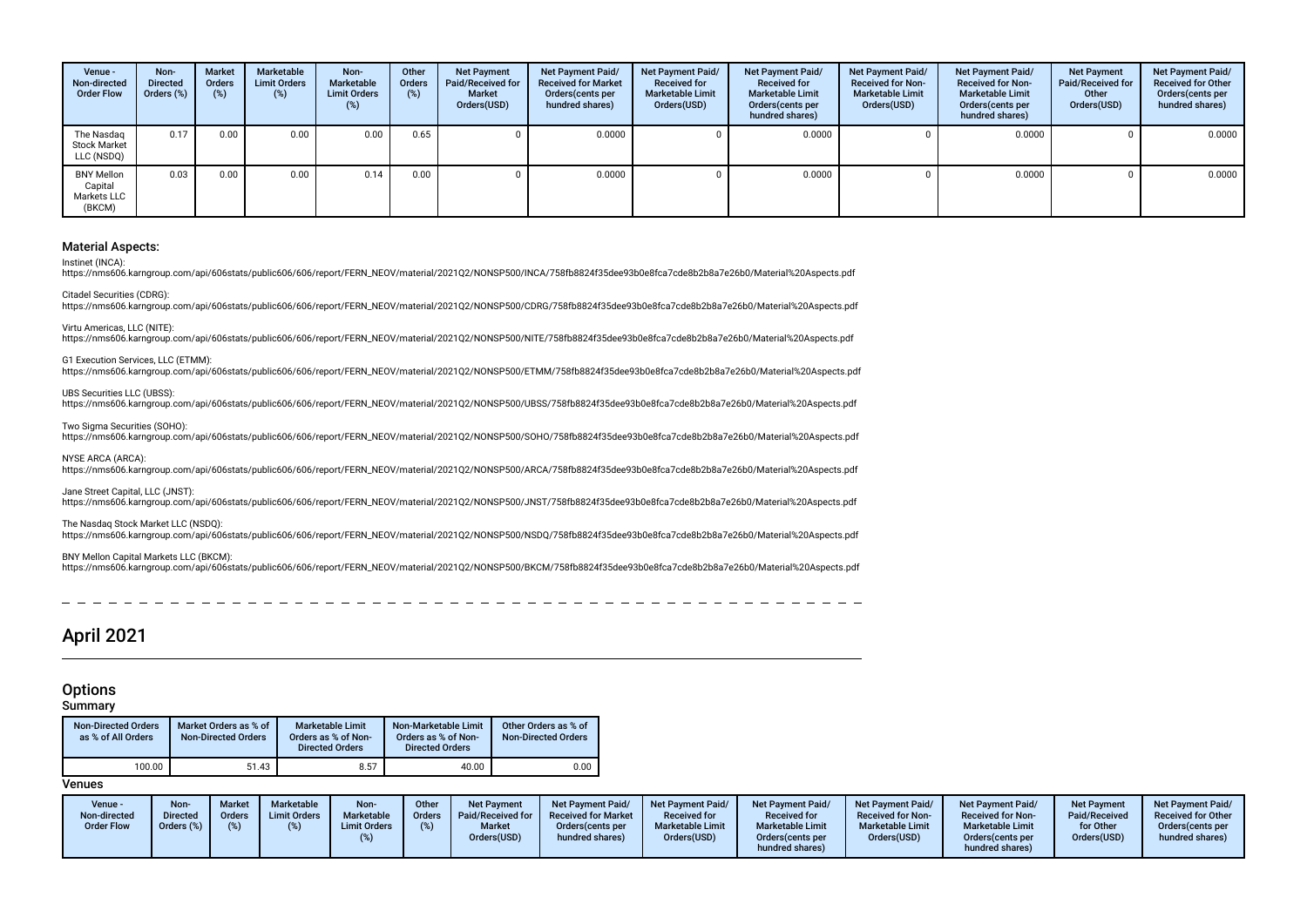| Venue -<br>Non-directed<br><b>Order Flow</b>         | Non-<br><b>Directed</b><br>Orders $(\%)$ | <b>Market</b><br><b>Orders</b><br>$(\%)$ | <b>Marketable</b><br><b>Limit Orders</b><br>(%) | Non-<br>Marketable<br><b>Limit Orders</b><br>$(\%)$ | Other<br>Orders<br>$(\%)$ | <b>Net Payment</b><br>Paid/Received for<br><b>Market</b><br>Orders(USD) | Net Payment Paid/<br><b>Received for Market</b><br>Orders (cents per<br>hundred shares) | <b>Net Payment Paid/</b><br><b>Received for</b><br><b>Marketable Limit</b><br>Orders(USD) | Net Payment Paid/<br><b>Received for</b><br><b>Marketable Limit</b><br>Orders(cents per<br>hundred shares) | Net Payment Paid/<br><b>Received for Non-</b><br><b>Marketable Limit</b><br>Orders(USD) | Net Payment Paid/<br><b>Received for Non-</b><br><b>Marketable Limit</b><br>Orders (cents per<br>hundred shares) | <b>Net Payment</b><br>Paid/Received<br>for Other<br>Orders(USD) | Net Payment Paid/<br><b>Received for Other</b><br>Orders(cents per<br>hundred shares) |
|------------------------------------------------------|------------------------------------------|------------------------------------------|-------------------------------------------------|-----------------------------------------------------|---------------------------|-------------------------------------------------------------------------|-----------------------------------------------------------------------------------------|-------------------------------------------------------------------------------------------|------------------------------------------------------------------------------------------------------------|-----------------------------------------------------------------------------------------|------------------------------------------------------------------------------------------------------------------|-----------------------------------------------------------------|---------------------------------------------------------------------------------------|
| <b>Citadel Securities</b><br>(CITL)                  | 57.14                                    | 61.11                                    | 66.67                                           | 50.00                                               | 0.00                      |                                                                         | 0.0000                                                                                  |                                                                                           | 0.0000                                                                                                     |                                                                                         | 0.0000                                                                                                           |                                                                 | 0.0000                                                                                |
| Susquehanna<br>International<br>Group, LLP<br>(SUSQ) | 42.86                                    | 38.89                                    | 33.33                                           | 50.00                                               | 0.00                      |                                                                         | 0.0000                                                                                  |                                                                                           | 0.0000                                                                                                     |                                                                                         | 0.0000                                                                                                           |                                                                 | 0.0000                                                                                |

Citadel Securities (CITL):<br>https://nms606.karngroup.com/api/606stats/public606/606/report/FERN\_NEOV/material/2021Q2/O/CITL/758fb8824f35dee93b0e8fca7cde8b2b8a7e26b0/Material%20Aspects.pdf

Susquehanna International Group, LLP (SUSQ):<br>https://nms606.karngroup.com/api/606stats/public606/606/report/FERN\_NEOV/material/2021Q2/O/SUSQ/758fb8824f35dee93b0e8fca7cde8b2b8a7e26b0/Material%20Aspects.pdf

## May 2021

## S&P 500 Stocks

### Summary

| <b>Non-Directed Orders</b><br>as % of All Orders | Market Orders as % of<br><b>Non-Directed Orders</b> | <b>Marketable Limit</b><br>Orders as % of Non-<br><b>Directed Orders</b> | Non-Marketable Limit<br>Orders as % of Non-<br><b>Directed Orders</b> | Other Orders as % of<br><b>Non-Directed Orders</b> |
|--------------------------------------------------|-----------------------------------------------------|--------------------------------------------------------------------------|-----------------------------------------------------------------------|----------------------------------------------------|
| 100.00                                           | 51.45                                               | 3.11                                                                     | 24.87                                                                 | 20.58                                              |

| Venue -<br>Non-directed<br><b>Order Flow</b> | Non-<br><b>Directed</b><br>Orders (%) | <b>Market</b><br>Orders<br>(%) | Marketable<br><b>Limit Orders</b><br>(%) | Non-<br>Marketable<br><b>Limit Orders</b><br>(%) | Other<br>Orders<br>(%) | <b>Net Payment</b><br>Paid/Received for<br><b>Market</b><br>Orders(USD) | Net Payment Paid/<br><b>Received for Market</b><br>Orders(cents per<br>hundred shares) | <b>Net Payment Paid/</b><br><b>Received for</b><br><b>Marketable Limit</b><br>Orders(USD) | Net Payment Paid/<br><b>Received for</b><br><b>Marketable Limit</b><br>Orders(cents per<br>hundred shares) | Net Payment Paid/<br><b>Received for Non-</b><br><b>Marketable Limit</b><br>Orders(USD) | <b>Net Payment Paid/</b><br><b>Received for Non-</b><br><b>Marketable Limit</b><br>Orders(cents per<br>hundred shares) | <b>Net Payment</b><br>Paid/Received for<br>Other<br>Orders(USD) | Net Payment Paid/<br><b>Received for Other</b><br>Orders(cents per<br>hundred shares) |
|----------------------------------------------|---------------------------------------|--------------------------------|------------------------------------------|--------------------------------------------------|------------------------|-------------------------------------------------------------------------|----------------------------------------------------------------------------------------|-------------------------------------------------------------------------------------------|------------------------------------------------------------------------------------------------------------|-----------------------------------------------------------------------------------------|------------------------------------------------------------------------------------------------------------------------|-----------------------------------------------------------------|---------------------------------------------------------------------------------------|
| Citadel<br>Securities<br>(CDRG)              | 24.76                                 | 28.33                          | 17.24                                    | 18.10                                            | 25.00                  |                                                                         | 0.0000                                                                                 |                                                                                           | 0.0000                                                                                                     |                                                                                         | 0.0000                                                                                                                 |                                                                 | 0.0000                                                                                |
| Instinet<br>(INCA)                           | 20.90                                 | 9.58                           | 31.03                                    | 31.90                                            | 34.38                  |                                                                         | 0.0000                                                                                 |                                                                                           | 0.0000                                                                                                     |                                                                                         | 0.0000                                                                                                                 |                                                                 | 0.0000                                                                                |
| Virtu<br>Americas,<br>LLC (NITE)             | 12.54                                 | 14.17                          | 17.24                                    | 11.64                                            | 8.85                   |                                                                         | 0.0000                                                                                 |                                                                                           | 0.0000                                                                                                     |                                                                                         | 0.0000                                                                                                                 |                                                                 | 0.0000                                                                                |
| G1 Execution<br>Services, LLC<br>(ETMM)      | 11.79                                 | 13.33                          | 6.90                                     | 11.64                                            | 8.85                   |                                                                         | 0.0000                                                                                 |                                                                                           | 0.0000                                                                                                     |                                                                                         | 0.0000                                                                                                                 |                                                                 | 0.0000                                                                                |
| <b>UBS</b><br>Securities<br>LLC (UBSS)       | 11.79                                 | 12.71                          | 6.90                                     | 12.50                                            | 9.38                   |                                                                         | 0.0000                                                                                 |                                                                                           | 0.0000                                                                                                     |                                                                                         | 0.0000                                                                                                                 |                                                                 | 0.0000                                                                                |
| Two Sigma<br>Securities<br>(SOHO)            | 10.83                                 | 11.46                          | 17.24                                    | 9.91                                             | 9.38                   |                                                                         | 0.0000                                                                                 |                                                                                           | 0.0000                                                                                                     |                                                                                         | 0.0000                                                                                                                 |                                                                 | 0.0000                                                                                |
| Jane Street<br>Capital, LLC<br>(JNST)        | 7.40                                  | 10.42                          | 3.45                                     | 4.31                                             | 4.17                   |                                                                         | 0.0000                                                                                 |                                                                                           | 0.0000                                                                                                     |                                                                                         | 0.0000                                                                                                                 |                                                                 | 0.0000                                                                                |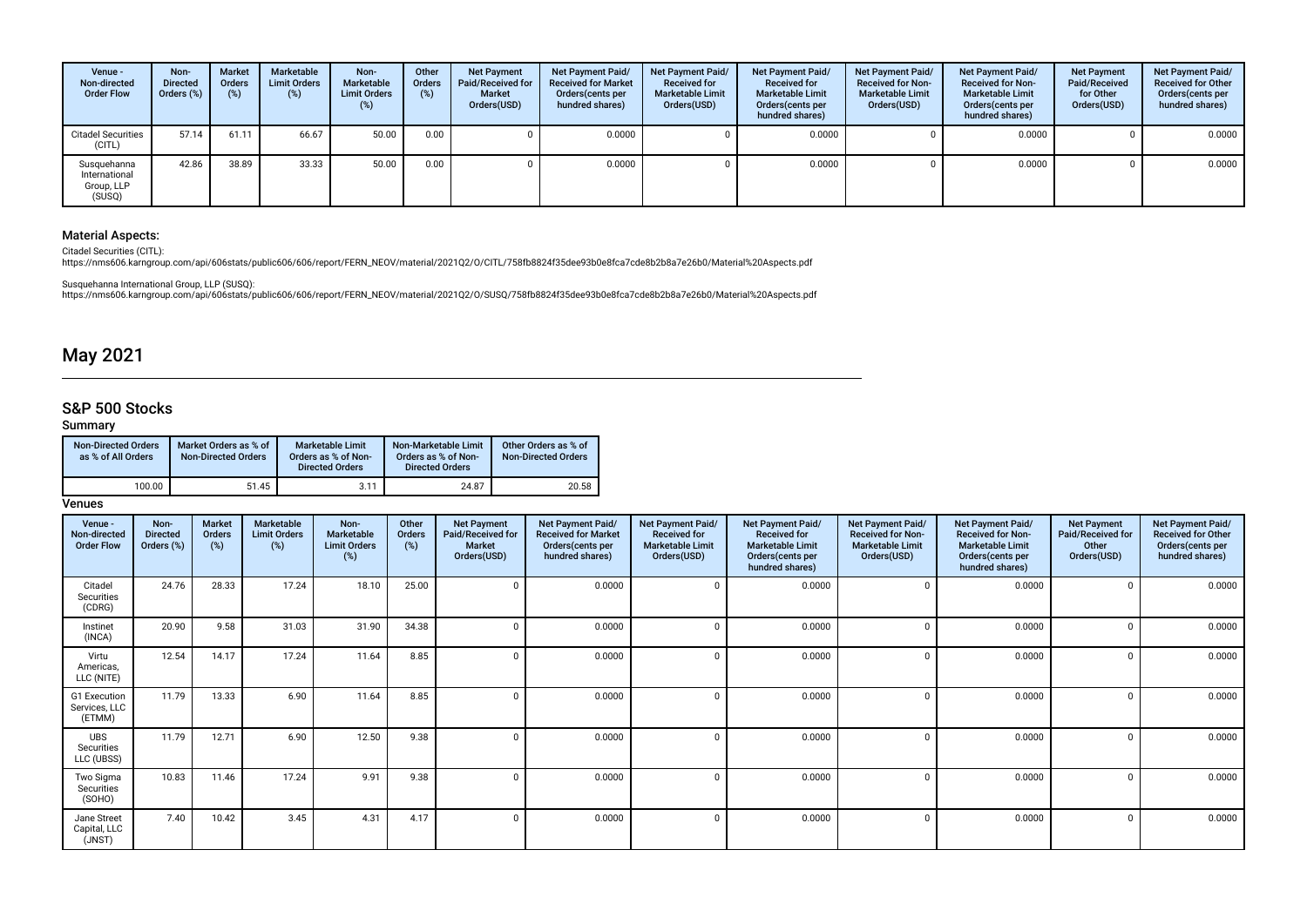Citadel Securities (CDRG):

https://nms606.karngroup.com/api/606stats/public606/606/report/FERN\_NEOV/material/2021Q2/SP500/CDRG/758fb8824f35dee93b0e8fca7cde8b2b8a7e26b0/Material%20Aspects.pdf

Instinet (INCA): https://nms606.karngroup.com/api/606stats/public606/606/report/FERN\_NEOV/material/2021Q2/SP500/INCA/758fb8824f35dee93b0e8fca7cde8b2b8a7e26b0/Material%20Aspects.pdf

#### Virtu Americas, LLC (NITE):

https://nms606.karngroup.com/api/606stats/public606/606/report/FERN\_NEOV/material/2021Q2/SP500/NITE/758fb8824f35dee93b0e8fca7cde8b2b8a7e26b0/Material%20Aspects.pdf

G1 Execution Services, LLC (ETMM):

https://nms606.karngroup.com/api/606stats/public606/606/report/FERN\_NEOV/material/2021Q2/SP500/ETMM/758fb8824f35dee93b0e8fca7cde8b2b8a7e26b0/Material%20Aspects.pdf

UBS Securities LLC (UBSS): https://nms606.karngroup.com/api/606stats/public606/606/report/FERN\_NEOV/material/2021Q2/SP500/UBSS/758fb8824f35dee93b0e8fca7cde8b2b8a7e26b0/Material%20Aspects.pdf

Two Sigma Securities (SOHO): https://nms606.karngroup.com/api/606stats/public606/606/report/FERN\_NEOV/material/2021Q2/SP500/SOHO/758fb8824f35dee93b0e8fca7cde8b2b8a7e26b0/Material%20Aspects.pdf

Jane Street Capital, LLC (JNST): https://nms606.karngroup.com/api/606stats/public606/606/report/FERN\_NEOV/material/2021Q2/SP500/JNST/758fb8824f35dee93b0e8fca7cde8b2b8a7e26b0/Material%20Aspects.pdf

## May 2021

### Non-S&P 500 Stocks

#### Summary

| <b>Non-Directed Orders</b><br>as % of All Orders | Market Orders as % of<br><b>Non-Directed Orders</b> | <b>Marketable Limit</b><br>Orders as % of Non-<br><b>Directed Orders</b> | Non-Marketable Limit<br>Orders as % of Non-<br><b>Directed Orders</b> | Other Orders as % of<br><b>Non-Directed Orders</b> |
|--------------------------------------------------|-----------------------------------------------------|--------------------------------------------------------------------------|-----------------------------------------------------------------------|----------------------------------------------------|
| 100.00                                           | 46.76                                               | 11.93                                                                    | 38.38                                                                 | 2.93                                               |

| Venue -<br>Non-directed<br><b>Order Flow</b> | Non-<br><b>Directed</b><br>Orders (%) | <b>Market</b><br><b>Orders</b><br>(%) | Marketable<br><b>Limit Orders</b><br>(%) | Non-<br><b>Marketable</b><br><b>Limit Orders</b><br>(%) | Other<br><b>Orders</b><br>$(\%)$ | <b>Net Payment</b><br>Paid/Received for<br><b>Market</b><br>Orders(USD) | Net Payment Paid/<br><b>Received for Market</b><br>Orders (cents per<br>hundred shares) | <b>Net Payment Paid/</b><br><b>Received for</b><br><b>Marketable Limit</b><br>Orders(USD) | <b>Net Payment Paid/</b><br><b>Received for</b><br><b>Marketable Limit</b><br>Orders(cents per<br>hundred shares) | Net Payment Paid/<br><b>Received for Non-</b><br><b>Marketable Limit</b><br>Orders(USD) | Net Payment Paid/<br><b>Received for Non-</b><br><b>Marketable Limit</b><br>Orders (cents per<br>hundred shares) | <b>Net Payment</b><br>Paid/Received for<br>Other<br>Orders(USD) | Net Payment Paid/<br><b>Received for Other</b><br>Orders(cents per<br>hundred shares) |
|----------------------------------------------|---------------------------------------|---------------------------------------|------------------------------------------|---------------------------------------------------------|----------------------------------|-------------------------------------------------------------------------|-----------------------------------------------------------------------------------------|-------------------------------------------------------------------------------------------|-------------------------------------------------------------------------------------------------------------------|-----------------------------------------------------------------------------------------|------------------------------------------------------------------------------------------------------------------|-----------------------------------------------------------------|---------------------------------------------------------------------------------------|
| Instinet<br>(INCA)                           | 29.29                                 | 1.16                                  | 44.44                                    | 70.52                                                   | 67.35                            |                                                                         | 0.0000                                                                                  |                                                                                           | 0.0000                                                                                                            | $\Omega$                                                                                | 0.0000                                                                                                           |                                                                 | 0.0000                                                                                |
| Citadel<br>Securities<br>(CDRG)              | 19.33                                 | 28.38                                 | 16.67                                    | 5.64                                                    | 4.08                             |                                                                         | 0.0000                                                                                  |                                                                                           | 0.0000                                                                                                            | $\Omega$                                                                                | 0.0000                                                                                                           |                                                                 | 0.0000                                                                                |
| Virtu<br>Americas,<br>LLC (NITE)             | 13.24                                 | 19.55                                 | 9.09                                     | 4.23                                                    | 4.08                             |                                                                         | 0.0000                                                                                  | $\Omega$                                                                                  | 0.0000                                                                                                            | $\Omega$                                                                                | 0.0000                                                                                                           | 0                                                               | 0.0000                                                                                |
| G1 Execution<br>Services, LLC<br>(ETMM)      | 12.96                                 | 18.73                                 | 9.60                                     | 4.94                                                    | 0.00                             |                                                                         | 0.0000                                                                                  | $\Omega$                                                                                  | 0.0000                                                                                                            |                                                                                         | 0.0000                                                                                                           |                                                                 | 0.0000                                                                                |
| <b>UBS</b><br>Securities<br>LLC (UBSS)       | 12.45                                 | 18.07                                 | 9.60                                     | 4.37                                                    | 2.04                             |                                                                         | 0.0000                                                                                  | n                                                                                         | 0.0000                                                                                                            | $\cap$                                                                                  | 0.0000                                                                                                           |                                                                 | 0.0000                                                                                |
| Two Sigma<br>Securities<br>(SOHO)            | 9.73                                  | 13.86                                 | 6.57                                     | 3.95                                                    | 4.08                             |                                                                         | 0.0000                                                                                  | $\Omega$                                                                                  | 0.0000                                                                                                            | - 0                                                                                     | 0.0000                                                                                                           |                                                                 | 0.0000                                                                                |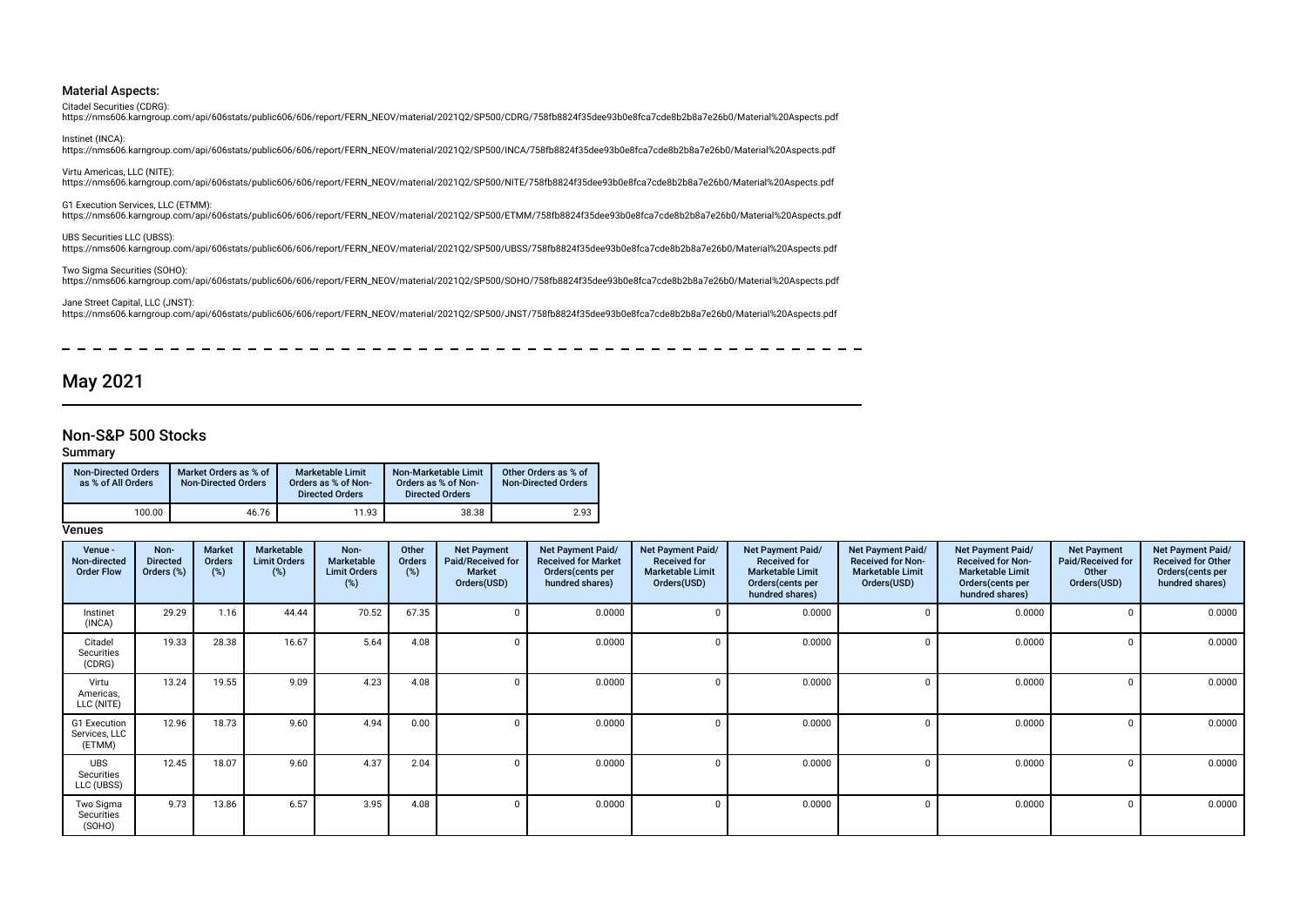| Venue -<br>Non-directed<br><b>Order Flow</b>    | Non-<br><b>Directed</b><br>Orders (%) | <b>Market</b><br><b>Orders</b><br>(96) | Marketable<br><b>Limit Orders</b><br>$(\%)$ | Non-<br>Marketable<br><b>Limit Orders</b><br>(%) | Other<br>Orders<br>(%) | <b>Net Payment</b><br>Paid/Received for<br><b>Market</b><br>Orders(USD) | Net Payment Paid/<br><b>Received for Market</b><br>Orders (cents per<br>hundred shares) | Net Payment Paid/<br><b>Received for</b><br><b>Marketable Limit</b><br>Orders(USD) | Net Payment Paid/<br><b>Received for</b><br><b>Marketable Limit</b><br>Orders (cents per<br>hundred shares) | Net Payment Paid/<br><b>Received for Non-</b><br><b>Marketable Limit</b><br>Orders(USD) | Net Payment Paid/<br><b>Received for Non-</b><br><b>Marketable Limit</b><br>Orders (cents per<br>hundred shares) | <b>Net Payment</b><br>Paid/Received for<br>Other<br>Orders(USD) | <b>Net Payment Paid/</b><br><b>Received for Other</b><br>Orders(cents per<br>hundred shares) |
|-------------------------------------------------|---------------------------------------|----------------------------------------|---------------------------------------------|--------------------------------------------------|------------------------|-------------------------------------------------------------------------|-----------------------------------------------------------------------------------------|------------------------------------------------------------------------------------|-------------------------------------------------------------------------------------------------------------|-----------------------------------------------------------------------------------------|------------------------------------------------------------------------------------------------------------------|-----------------------------------------------------------------|----------------------------------------------------------------------------------------------|
| NYSE ARCA<br>(ARCA)                             | 2.44                                  | 0.00                                   | 4.04                                        | 6.35                                             | 0.00                   |                                                                         | 0.0000                                                                                  |                                                                                    | 0.0000                                                                                                      |                                                                                         | 0.0000                                                                                                           |                                                                 | 0.0000                                                                                       |
| The Nasdag<br><b>Stock Market</b><br>LLC (NSDQ) | 0.42                                  | 0.00                                   | 0.00                                        | 0.00                                             | 18.37                  |                                                                         | 0.0000                                                                                  |                                                                                    | 0.0000                                                                                                      |                                                                                         | 0.0000                                                                                                           |                                                                 | 0.0000                                                                                       |
| Jane Street<br>Capital, LLC<br>(JNST)           | 0.14                                  | 0.25                                   | 0.00                                        | 0.00                                             | 0.00                   |                                                                         | 0.0000                                                                                  |                                                                                    | 0.0000                                                                                                      |                                                                                         | 0.0000                                                                                                           |                                                                 | 0.0000                                                                                       |

Instinet (INCA):

https://nms606.karngroup.com/api/606stats/public606/606/report/FERN\_NEOV/material/2021Q2/NONSP500/INCA/758fb8824f35dee93b0e8fca7cde8b2b8a7e26b0/Material%20Aspects.pdf

Citadel Securities (CDRG): https://nms606.karngroup.com/api/606stats/public606/606/report/FERN\_NEOV/material/2021Q2/NONSP500/CDRG/758fb8824f35dee93b0e8fca7cde8b2b8a7e26b0/Material%20Aspects.pdf

Virtu Americas, LLC (NITE):

https://nms606.karngroup.com/api/606stats/public606/606/report/FERN\_NEOV/material/2021Q2/NONSP500/NITE/758fb8824f35dee93b0e8fca7cde8b2b8a7e26b0/Material%20Aspects.pdf

G1 Execution Services, LLC (ETMM): https://nms606.karngroup.com/api/606stats/public606/606/report/FERN\_NEOV/material/2021Q2/NONSP500/ETMM/758fb8824f35dee93b0e8fca7cde8b2b8a7e26b0/Material%20Aspects.pdf

UBS Securities LLC (UBSS):

https://nms606.karngroup.com/api/606stats/public606/606/report/FERN\_NEOV/material/2021Q2/NONSP500/UBSS/758fb8824f35dee93b0e8fca7cde8b2b8a7e26b0/Material%20Aspects.pdf

Two Sigma Securities (SOHO):

https://nms606.karngroup.com/api/606stats/public606/606/report/FERN\_NEOV/material/2021Q2/NONSP500/SOHO/758fb8824f35dee93b0e8fca7cde8b2b8a7e26b0/Material%20Aspects.pdf

NYSE ARCA (ARCA):

https://nms606.karngroup.com/api/606stats/public606/606/report/FERN\_NEOV/material/2021Q2/NONSP500/ARCA/758fb8824f35dee93b0e8fca7cde8b2b8a7e26b0/Material%20Aspects.pdf

The Nasdaq Stock Market LLC (NSDQ):

https://nms606.karngroup.com/api/606stats/public606/606/report/FERN\_NEOV/material/2021Q2/NONSP500/NSDQ/758fb8824f35dee93b0e8fca7cde8b2b8a7e26b0/Material%20Aspects.pdf

#### Jane Street Capital, LLC (JNST):

https://nms606.karngroup.com/api/606stats/public606/606/report/FERN\_NEOV/material/2021Q2/NONSP500/JNST/758fb8824f35dee93b0e8fca7cde8b2b8a7e26b0/Material%20Aspects.pdf

## May 2021

### **Options**

Summary

| <b>Non-Directed Orders</b><br>as % of All Orders | Market Orders as % of<br><b>Non-Directed Orders</b> | Marketable Limit<br>Orders as % of Non-<br><b>Directed Orders</b> | Non-Marketable Limit<br>Orders as % of Non-<br><b>Directed Orders</b> | Other Orders as % of<br>Non-Directed Orders |
|--------------------------------------------------|-----------------------------------------------------|-------------------------------------------------------------------|-----------------------------------------------------------------------|---------------------------------------------|
| 100.00                                           | 10.20                                               | 2.04                                                              | 87.76                                                                 | 0.00                                        |

| Venue -<br>Non-directed<br><b>Order Flow</b> | Non-<br><b>Directed</b><br>Orders (%) | <b>Market</b><br><b>Orders</b> | Marketable<br><b>Limit Orders</b> | Non-<br>Marketable<br><b>Limit Orders</b> | Other<br>Orders | <b>Net Payment</b><br>Paid/Received for<br><b>Market</b><br>Orders(USD) | <b>Net Payment Paid/</b><br><b>Received for Market</b><br>Orders (cents per<br>hundred shares) | <b>Net Payment Paid/</b><br><b>Received for</b><br><b>Marketable Limit</b><br>Orders(USD) | <b>Net Payment Paid/</b><br><b>Received for</b><br><b>Marketable Limit</b><br>Orders (cents per | Net Payment Paid/<br><b>Received for Non-</b><br><b>Marketable Limit</b><br>Orders(USD) | <b>Net Payment Paid</b><br><b>Received for Non-</b><br><b>Marketable Limit</b><br>Orders(cents per | <b>Net Payment</b><br>Paid/Received<br>for Other<br>Orders(USD) | Net Payment Paid/<br><b>Received for Other</b><br>Orders(cents per<br>hundred shares) |
|----------------------------------------------|---------------------------------------|--------------------------------|-----------------------------------|-------------------------------------------|-----------------|-------------------------------------------------------------------------|------------------------------------------------------------------------------------------------|-------------------------------------------------------------------------------------------|-------------------------------------------------------------------------------------------------|-----------------------------------------------------------------------------------------|----------------------------------------------------------------------------------------------------|-----------------------------------------------------------------|---------------------------------------------------------------------------------------|
|                                              |                                       |                                |                                   |                                           |                 |                                                                         |                                                                                                |                                                                                           | hundred shares)                                                                                 |                                                                                         | hundred shares)                                                                                    |                                                                 |                                                                                       |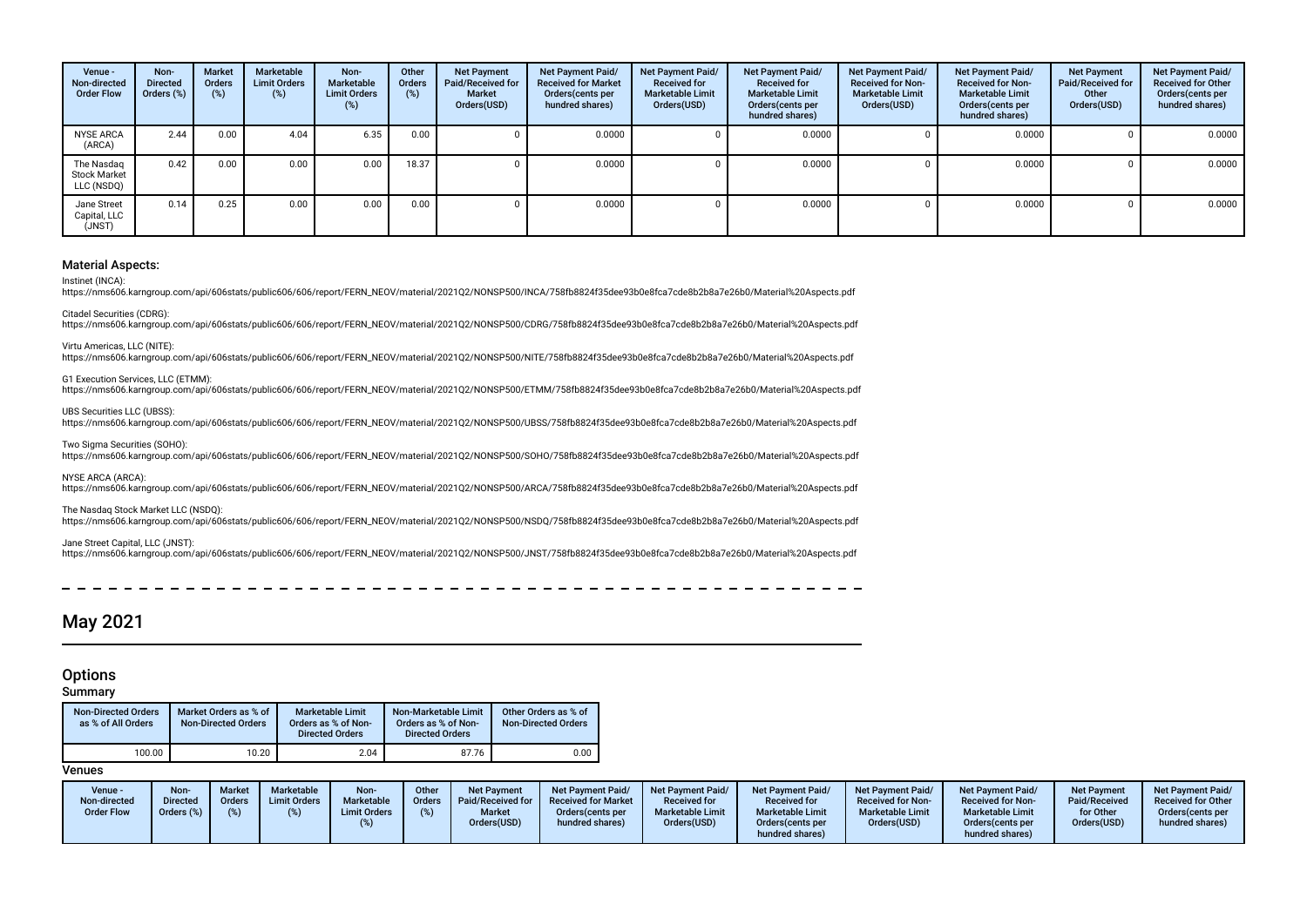| Venue -<br>Non-directed<br><b>Order Flow</b>         | Non-<br><b>Directed</b><br>Orders (%) | <b>Market</b><br>Orders<br>$(\%)$ | Marketable<br><b>Limit Orders</b><br>(%) | Non-<br>Marketable<br><b>Limit Orders</b><br>(%) | Other<br><b>Orders</b><br>(%) | <b>Net Payment</b><br>Paid/Received for<br><b>Market</b><br>Orders(USD) | Net Payment Paid/<br><b>Received for Market</b><br>Orders(cents per<br>hundred shares) | Net Payment Paid/<br><b>Received for</b><br><b>Marketable Limit</b><br>Orders(USD) | Net Payment Paid/<br><b>Received for</b><br><b>Marketable Limit</b><br>Orders (cents per<br>hundred shares) | Net Payment Paid/<br><b>Received for Non-</b><br><b>Marketable Limit</b><br>Orders(USD) | Net Payment Paid/<br><b>Received for Non-</b><br><b>Marketable Limit</b><br>Orders (cents per<br>hundred shares) | <b>Net Payment</b><br>Paid/Received<br>for Other<br>Orders(USD) | Net Payment Paid/<br><b>Received for Other</b><br>Orders(cents per<br>hundred shares) |
|------------------------------------------------------|---------------------------------------|-----------------------------------|------------------------------------------|--------------------------------------------------|-------------------------------|-------------------------------------------------------------------------|----------------------------------------------------------------------------------------|------------------------------------------------------------------------------------|-------------------------------------------------------------------------------------------------------------|-----------------------------------------------------------------------------------------|------------------------------------------------------------------------------------------------------------------|-----------------------------------------------------------------|---------------------------------------------------------------------------------------|
| Susquehanna<br>International<br>Group, LLP<br>(SUSQ) | 48.98                                 | 40.00                             | 0.00                                     | 51.16                                            | 0.00                          |                                                                         | 0.0000                                                                                 |                                                                                    | 0.0000                                                                                                      |                                                                                         | 0.0000                                                                                                           |                                                                 | 0.0000                                                                                |
| <b>Citadel Securities</b><br>(CITL)                  | 46.94                                 | 40.00                             | 0.00                                     | 48.84                                            | 0.00                          |                                                                         | 0.0000                                                                                 |                                                                                    | 0.0000                                                                                                      |                                                                                         | 0.0000                                                                                                           |                                                                 | 0.0000                                                                                |
| Wolverine<br><b>Execution Svc.</b><br>(WEXX)         | 4.08                                  | 20.00                             | 100.00                                   | 0.00                                             | 0.00                          |                                                                         | 0.0000                                                                                 |                                                                                    | 0.0000                                                                                                      |                                                                                         | 0.0000                                                                                                           |                                                                 | 0.0000                                                                                |

Susquehanna International Group, LLP (SUSQ):<br>https://nms606.karngroup.com/api/606stats/public606/606/report/FERN\_NEOV/material/2021Q2/O/SUSQ/758fb8824f35dee93b0e8fca7cde8b2b8a7e26b0/Material%20Aspects.pdf

Citadel Securities (CITL):<br>https://nms606.karngroup.com/api/606stats/public606/606/report/FERN\_NEOV/material/2021Q2/O/CITL/758fb8824f35dee93b0e8fca7cde8b2b8a7e26b0/Material%20Aspects.pdf

Wolverine Execution Svc. (WEXX):<br>https://nms606.karngroup.com/api/606stats/public606/606/report/FERN\_NEOV/material/2021Q2/O/WEXX/758fb8824f35dee93b0e8fca7cde8b2b8a7e26b0/Material%20Aspects.pdf

## June 2021

## S&P 500 Stocks

Summary

| <b>Non-Directed Orders</b><br>as % of All Orders | Market Orders as % of<br><b>Non-Directed Orders</b> | Marketable Limit<br>Orders as % of Non-<br><b>Directed Orders</b> | Non-Marketable Limit<br>Orders as % of Non-<br><b>Directed Orders</b> | Other Orders as % of<br><b>Non-Directed Orders</b> |
|--------------------------------------------------|-----------------------------------------------------|-------------------------------------------------------------------|-----------------------------------------------------------------------|----------------------------------------------------|
| 100.00                                           | 62.45                                               | 3.31                                                              | 28.99                                                                 | 5.25                                               |

| Venue -<br>Non-directed<br><b>Order Flow</b> | Non-<br><b>Directed</b><br>Orders (%) | Market<br><b>Orders</b><br>$(\%)$ | Marketable<br><b>Limit Orders</b><br>$(\%)$ | Non-<br>Marketable<br><b>Limit Orders</b><br>(%) | Other<br>Orders<br>(%) | <b>Net Payment</b><br><b>Paid/Received for</b><br><b>Market</b><br>Orders(USD) | Net Payment Paid/<br><b>Received for Market</b><br>Orders (cents per<br>hundred shares) | Net Payment Paid/<br><b>Received for</b><br><b>Marketable Limit</b><br>Orders(USD) | Net Payment Paid/<br><b>Received for</b><br><b>Marketable Limit</b><br>Orders (cents per<br>hundred shares) | Net Payment Paid/<br><b>Received for Non-</b><br><b>Marketable Limit</b><br>Orders(USD) | <b>Net Payment Paid/</b><br><b>Received for Non-</b><br><b>Marketable Limit</b><br>Orders (cents per<br>hundred shares) | <b>Net Payment</b><br>Paid/Received for<br>Other<br>Orders(USD) | Net Payment Paid/<br><b>Received for Other</b><br>Orders(cents per<br>hundred shares) |
|----------------------------------------------|---------------------------------------|-----------------------------------|---------------------------------------------|--------------------------------------------------|------------------------|--------------------------------------------------------------------------------|-----------------------------------------------------------------------------------------|------------------------------------------------------------------------------------|-------------------------------------------------------------------------------------------------------------|-----------------------------------------------------------------------------------------|-------------------------------------------------------------------------------------------------------------------------|-----------------------------------------------------------------|---------------------------------------------------------------------------------------|
| Citadel<br>Securities<br>(CDRG)              | 31.71                                 | 36.76                             | 5.88                                        | 21.48                                            | 44.44                  | 0                                                                              | 0.0000                                                                                  | n                                                                                  | 0.0000                                                                                                      |                                                                                         | 0.0000                                                                                                                  | 0                                                               | 0.0000                                                                                |
| Virtu<br>Americas, LLC<br>(NITE)             | 12.84                                 | 13.08                             | 17.65                                       | 12.08                                            | 11.11                  |                                                                                | 0.0000                                                                                  |                                                                                    | 0.0000                                                                                                      |                                                                                         | 0.0000                                                                                                                  | 0                                                               | 0.0000                                                                                |
| G1 Execution<br>Services, LLC<br>(ETMM)      | 12.65                                 | 13.71                             | 17.65                                       | 10.74                                            | 7.41                   |                                                                                | 0.0000                                                                                  |                                                                                    | 0.0000                                                                                                      |                                                                                         | 0.0000                                                                                                                  | $\Omega$                                                        | 0.0000                                                                                |
| <b>UBS Securities</b><br>LLC (UBSS)          | 11.87                                 | 15.26                             | 11.76                                       | 5.37                                             | 7.41                   |                                                                                | 0.0000                                                                                  |                                                                                    | 0.0000                                                                                                      |                                                                                         | 0.0000                                                                                                                  | $\Omega$                                                        | 0.0000                                                                                |
| Instinet (INCA)                              | 11.87                                 | 1.25                              | 17.65                                       | 36.24                                            | 0.00                   |                                                                                | 0.0000                                                                                  |                                                                                    | 0.0000                                                                                                      |                                                                                         | 0.0000                                                                                                                  | $\Omega$                                                        | 0.0000                                                                                |
| Two Sigma<br>Securities<br>(SOHO)            | 11.87                                 | 13.08                             | 11.76                                       | 10.07                                            | 7.41                   |                                                                                | 0.0000                                                                                  | $\Omega$                                                                           | 0.0000                                                                                                      |                                                                                         | 0.0000                                                                                                                  | $\Omega$                                                        | 0.0000                                                                                |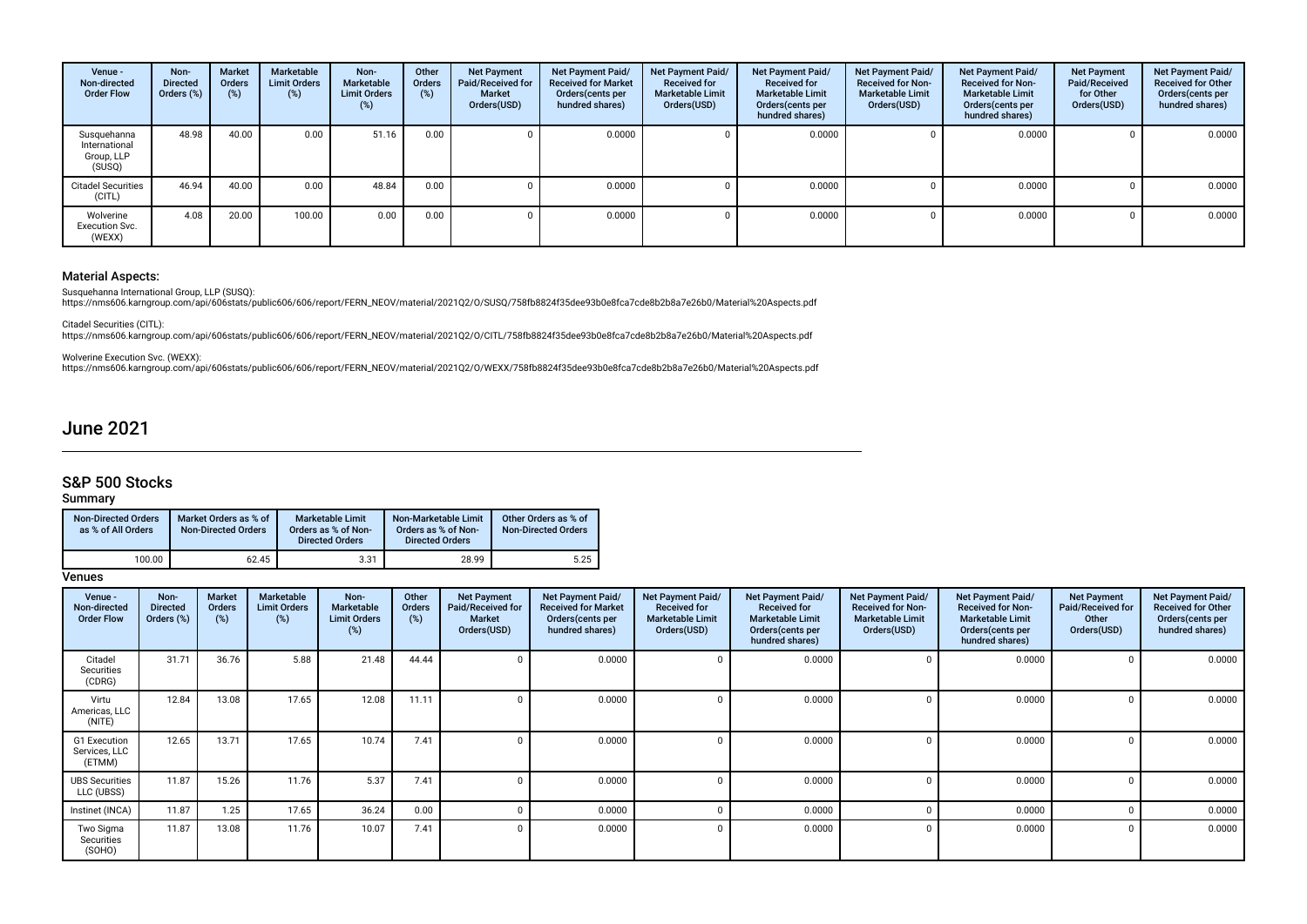| Venue -<br>Non-directed<br><b>Order Flow</b>                    | Non-<br><b>Directed</b><br>Orders (%) | <b>Market</b><br><b>Orders</b><br>(%) | Marketable<br><b>Limit Orders</b><br>$(\%)$ | Non-<br><b>Marketable</b><br><b>Limit Orders</b><br>$(\%)$ | Other<br>Orders<br>(%) | <b>Net Payment</b><br>Paid/Received for<br><b>Market</b><br>Orders(USD) | Net Payment Paid/<br><b>Received for Market</b><br>Orders (cents per<br>hundred shares) | Net Payment Paid/<br><b>Received for</b><br>Marketable Limit<br>Orders(USD) | Net Payment Paid/<br><b>Received for</b><br><b>Marketable Limit</b><br>Orders(cents per<br>hundred shares) | Net Payment Paid/<br><b>Received for Non-</b><br><b>Marketable Limit</b><br>Orders(USD) | <b>Net Payment Paid/</b><br><b>Received for Non-</b><br><b>Marketable Limit</b><br>Orders (cents per<br>hundred shares) | <b>Net Payment</b><br>Paid/Received for<br>Other<br>Orders(USD) | <b>Net Payment Paid/</b><br><b>Received for Other</b><br>Orders(cents per<br>hundred shares) |
|-----------------------------------------------------------------|---------------------------------------|---------------------------------------|---------------------------------------------|------------------------------------------------------------|------------------------|-------------------------------------------------------------------------|-----------------------------------------------------------------------------------------|-----------------------------------------------------------------------------|------------------------------------------------------------------------------------------------------------|-----------------------------------------------------------------------------------------|-------------------------------------------------------------------------------------------------------------------------|-----------------------------------------------------------------|----------------------------------------------------------------------------------------------|
| Jane Street<br>Capital, LLC<br>(JNST)                           | 6.81                                  | 6.85                                  | 5.88                                        | 4.03                                                       | 22.22                  |                                                                         | 0.0000                                                                                  |                                                                             | 0.0000                                                                                                     |                                                                                         | 0.0000                                                                                                                  |                                                                 | 0.0000                                                                                       |
| <b>NYSE ARCA</b><br>(ARCA)                                      | 0.19                                  | 0.00                                  | 5.88                                        | 0.00                                                       | 0.00                   |                                                                         | 0.0000                                                                                  |                                                                             | 0.0000                                                                                                     |                                                                                         | 0.0000                                                                                                                  |                                                                 | 0.0000                                                                                       |
| <b>NYSE New</b><br><b>York Stock</b><br>Exchange, Inc<br>(NYSE) | 0.19                                  | 0.00                                  | 5.88                                        | 0.00                                                       | 0.00                   |                                                                         | 0.0000                                                                                  |                                                                             | 0.0000                                                                                                     |                                                                                         | 0.0000                                                                                                                  |                                                                 | 0.0000                                                                                       |

Citadel Securities (CDRG):

https://nms606.karngroup.com/api/606stats/public606/606/report/FERN\_NEOV/material/2021Q2/SP500/CDRG/758fb8824f35dee93b0e8fca7cde8b2b8a7e26b0/Material%20Aspects.pdf

Virtu Americas, LLC (NITE):

https://nms606.karngroup.com/api/606stats/public606/606/report/FERN\_NEOV/material/2021Q2/SP500/NITE/758fb8824f35dee93b0e8fca7cde8b2b8a7e26b0/Material%20Aspects.pdf

G1 Execution Services, LLC (ETMM):

https://nms606.karngroup.com/api/606stats/public606/606/report/FERN\_NEOV/material/2021Q2/SP500/ETMM/758fb8824f35dee93b0e8fca7cde8b2b8a7e26b0/Material%20Aspects.pdf

#### UBS Securities LLC (UBSS):

https://nms606.karngroup.com/api/606stats/public606/606/report/FERN\_NEOV/material/2021Q2/SP500/UBSS/758fb8824f35dee93b0e8fca7cde8b2b8a7e26b0/Material%20Aspects.pdf

Instinet (INCA):

https://nms606.karngroup.com/api/606stats/public606/606/report/FERN\_NEOV/material/2021Q2/SP500/INCA/758fb8824f35dee93b0e8fca7cde8b2b8a7e26b0/Material%20Aspects.pdf

Two Sigma Securities (SOHO):

https://nms606.karngroup.com/api/606stats/public606/606/report/FERN\_NEOV/material/2021Q2/SP500/SOHO/758fb8824f35dee93b0e8fca7cde8b2b8a7e26b0/Material%20Aspects.pdf

Jane Street Capital, LLC (JNST):

https://nms606.karngroup.com/api/606stats/public606/606/report/FERN\_NEOV/material/2021Q2/SP500/JNST/758fb8824f35dee93b0e8fca7cde8b2b8a7e26b0/Material%20Aspects.pdf

NYSE ARCA (ARCA):

https://nms606.karngroup.com/api/606stats/public606/606/report/FERN\_NEOV/material/2021Q2/SP500/ARCA/758fb8824f35dee93b0e8fca7cde8b2b8a7e26b0/Material%20Aspects.pdf

#### NYSE New York Stock Exchange, Inc (NYSE):

https://nms606.karngroup.com/api/606stats/public606/606/report/FERN\_NEOV/material/2021Q2/SP500/NYSE/758fb8824f35dee93b0e8fca7cde8b2b8a7e26b0/Material%20Aspects.pdf

## June 2021

### Non-S&P 500 Stocks

#### Summary

| <b>Non-Directed Orders</b><br>as % of All Orders | Market Orders as % of<br><b>Non-Directed Orders</b> | Marketable Limit<br>Orders as % of Non-<br><b>Directed Orders</b> | Non-Marketable Limit<br>Orders as % of Non-<br><b>Directed Orders</b> | Other Orders as % of<br><b>Non-Directed Orders</b> |
|--------------------------------------------------|-----------------------------------------------------|-------------------------------------------------------------------|-----------------------------------------------------------------------|----------------------------------------------------|
| 100.00                                           | 39.97                                               | 14.01                                                             | 42.60                                                                 | 3.42                                               |

| Venue -<br>Non-directed<br><b>Order Flow</b> | Non-<br><b>Directed</b><br>Orders (%) | <b>Market</b><br><b>Orders</b> | <b>Marketable</b><br><b>Limit Orders</b> | Non-<br>Marketable<br><b>Limit Orders</b> | Other<br><b>Orders</b><br>(%) | <b>Net Payment</b><br><b>Paid/Received for</b><br><b>Market</b><br>Orders(USD) | Net Payment Paid/<br><b>Received for Market</b><br>Orders (cents per<br>hundred shares) | <b>Net Payment Paid/</b><br><b>Received for</b><br><b>Marketable Limit</b><br>Orders(USD) | <b>Net Payment Paid/</b><br><b>Received for</b><br><b>Marketable Limit</b><br>Orders (cents per<br>hundred shares) | Net Payment Paid/<br><b>Received for Non-</b><br><b>Marketable Limit</b><br>Orders(USD) | <b>Net Payment Paid/</b><br><b>Received for Non-</b><br><b>Marketable Limit</b><br>Orders (cents per<br>hundred shares) | <b>Net Payment</b><br>Paid/Received for<br>Other<br>Orders(USD) | <b>Net Payment Paid/</b><br><b>Received for Other</b><br>Orders (cents per<br>hundred shares) |
|----------------------------------------------|---------------------------------------|--------------------------------|------------------------------------------|-------------------------------------------|-------------------------------|--------------------------------------------------------------------------------|-----------------------------------------------------------------------------------------|-------------------------------------------------------------------------------------------|--------------------------------------------------------------------------------------------------------------------|-----------------------------------------------------------------------------------------|-------------------------------------------------------------------------------------------------------------------------|-----------------------------------------------------------------|-----------------------------------------------------------------------------------------------|
|----------------------------------------------|---------------------------------------|--------------------------------|------------------------------------------|-------------------------------------------|-------------------------------|--------------------------------------------------------------------------------|-----------------------------------------------------------------------------------------|-------------------------------------------------------------------------------------------|--------------------------------------------------------------------------------------------------------------------|-----------------------------------------------------------------------------------------|-------------------------------------------------------------------------------------------------------------------------|-----------------------------------------------------------------|-----------------------------------------------------------------------------------------------|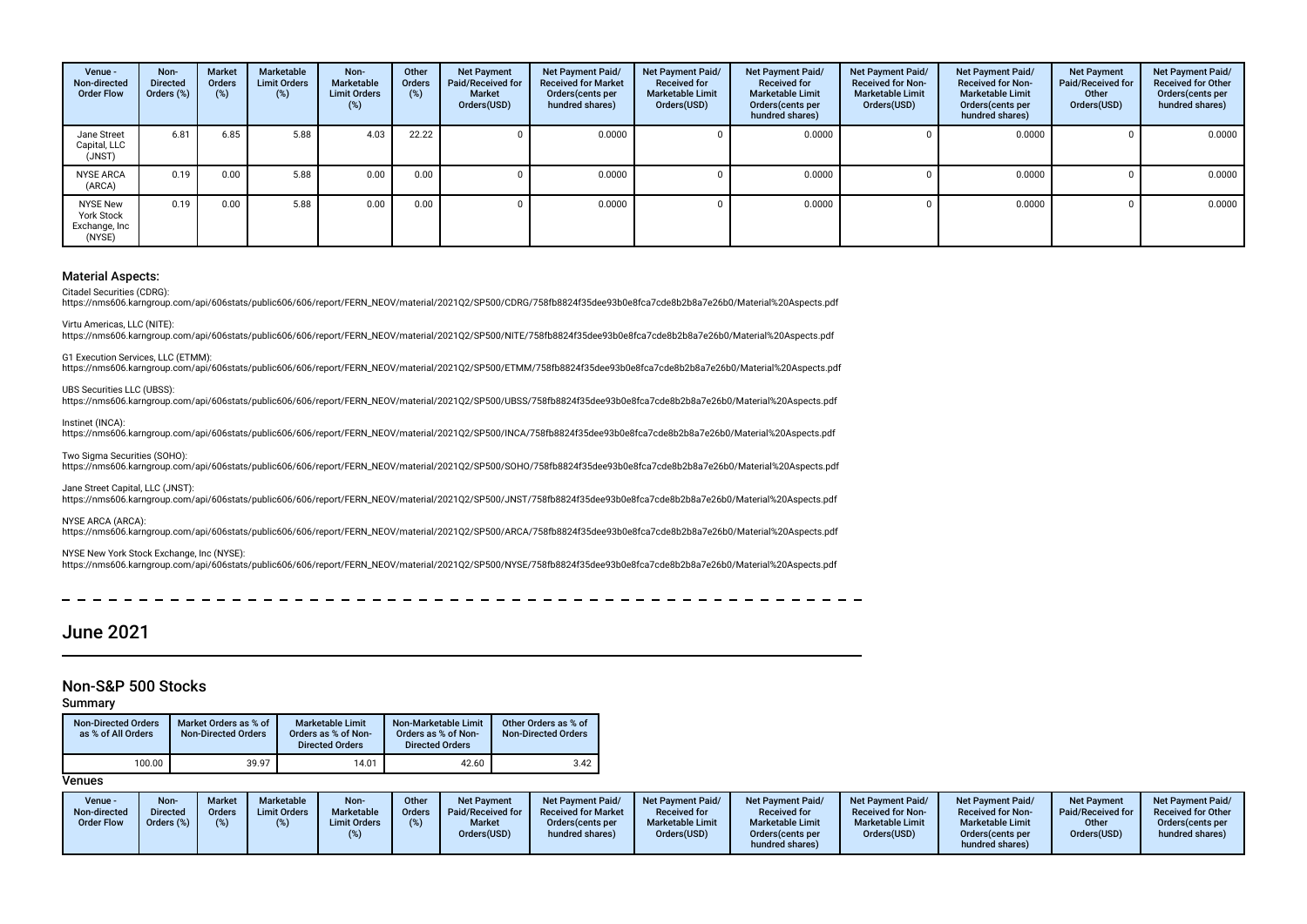| Venue -<br>Non-directed<br><b>Order Flow</b>                    | Non-<br><b>Directed</b><br>Orders (%) | <b>Market</b><br>Orders<br>$(\%)$ | <b>Marketable</b><br><b>Limit Orders</b><br>(%) | Non-<br><b>Marketable</b><br><b>Limit Orders</b><br>$(\%)$ | Other<br>Orders<br>(%) | <b>Net Payment</b><br>Paid/Received for<br><b>Market</b><br>Orders(USD) | Net Payment Paid/<br><b>Received for Market</b><br>Orders(cents per<br>hundred shares) | Net Payment Paid/<br><b>Received for</b><br><b>Marketable Limit</b><br>Orders(USD) | Net Payment Paid/<br><b>Received for</b><br><b>Marketable Limit</b><br>Orders(cents per<br>hundred shares) | Net Payment Paid/<br><b>Received for Non-</b><br><b>Marketable Limit</b><br>Orders(USD) | Net Payment Paid/<br><b>Received for Non-</b><br><b>Marketable Limit</b><br>Orders(cents per<br>hundred shares) | <b>Net Payment</b><br>Paid/Received for<br>Other<br>Orders(USD) | Net Payment Paid/<br><b>Received for Other</b><br>Orders(cents per<br>hundred shares) |
|-----------------------------------------------------------------|---------------------------------------|-----------------------------------|-------------------------------------------------|------------------------------------------------------------|------------------------|-------------------------------------------------------------------------|----------------------------------------------------------------------------------------|------------------------------------------------------------------------------------|------------------------------------------------------------------------------------------------------------|-----------------------------------------------------------------------------------------|-----------------------------------------------------------------------------------------------------------------|-----------------------------------------------------------------|---------------------------------------------------------------------------------------|
| Instinet (INCA)                                                 | 35.48                                 | 3.17                              | 33.25                                           | 63.50                                                      | 73.00                  | $\Omega$                                                                | 0.0000                                                                                 | $\Omega$                                                                           | 0.0000                                                                                                     |                                                                                         | 0.0000                                                                                                          | $\Omega$                                                        | 0.0000                                                                                |
| Citadel<br>Securities<br>(CDRG)                                 | 17.02                                 | 26.74                             | 18.58                                           | 7.88                                                       | 11.00                  | $\mathbf 0$                                                             | 0.0000                                                                                 | $\Omega$                                                                           | 0.0000                                                                                                     |                                                                                         | 0.0000                                                                                                          | $\Omega$                                                        | 0.0000                                                                                |
| <b>UBS Securities</b><br>LLC (UBSS)                             | 12.47                                 | 20.14                             | 12.71                                           | 6.11                                                       | 1.00                   | $\mathbf 0$                                                             | 0.0000                                                                                 | $\Omega$                                                                           | 0.0000                                                                                                     | $\Omega$                                                                                | 0.0000                                                                                                          | $\Omega$                                                        | 0.0000                                                                                |
| G1 Execution<br>Services, LLC<br>(ETMM)                         | 11.99                                 | 19.02                             | 12.96                                           | 5.95                                                       | 1.00                   | $\mathbf 0$                                                             | 0.0000                                                                                 | $\overline{0}$                                                                     | 0.0000                                                                                                     |                                                                                         | 0.0000                                                                                                          | $\Omega$                                                        | 0.0000                                                                                |
| Virtu<br>Americas, LLC<br>(NITE)                                | 10.62                                 | 17.05                             | 10.27                                           | 5.47                                                       | 1.00                   | $\mathbf 0$                                                             | 0.0000                                                                                 | $\Omega$                                                                           | 0.0000                                                                                                     |                                                                                         | 0.0000                                                                                                          | $\Omega$                                                        | 0.0000                                                                                |
| Two Sigma<br>Securities<br>(SOHO)                               | 8.63                                  | 13.37                             | 9.05                                            | 4.58                                                       | 2.00                   | $\Omega$                                                                | 0.0000                                                                                 | $\Omega$                                                                           | 0.0000                                                                                                     | $\Omega$                                                                                | 0.0000                                                                                                          | $\Omega$                                                        | 0.0000                                                                                |
| <b>NYSE ARCA</b><br>(ARCA)                                      | 3.39                                  | 0.00                              | 2.69                                            | 6.43                                                       | 8.00                   | $\Omega$                                                                | 0.0000                                                                                 | $\Omega$                                                                           | 0.0000                                                                                                     |                                                                                         | 0.0000                                                                                                          | $\Omega$                                                        | 0.0000                                                                                |
| Jane Street<br>Capital, LLC<br>(JNST)                           | 0.27                                  | 0.51                              | 0.24                                            | 0.08                                                       | 0.00                   | $\Omega$                                                                | 0.0000                                                                                 | $\Omega$                                                                           | 0.0000                                                                                                     |                                                                                         | 0.0000                                                                                                          | $\Omega$                                                        | 0.0000                                                                                |
| The Nasdaq<br><b>Stock Market</b><br>LLC (NSDQ)                 | 0.10                                  | 0.00                              | 0.00                                            | 0.00                                                       | 3.00                   | $\Omega$                                                                | 0.0000                                                                                 | $\Omega$                                                                           | 0.0000                                                                                                     |                                                                                         | 0.0000                                                                                                          | $\Omega$                                                        | 0.0000                                                                                |
| <b>NYSE New</b><br><b>York Stock</b><br>Exchange, Inc<br>(NYSE) | 0.03                                  | 0.00                              | 0.24                                            | 0.00                                                       | 0.00                   | $\Omega$                                                                | 0.0000                                                                                 | $\Omega$                                                                           | 0.0000                                                                                                     | $\Omega$                                                                                | 0.0000                                                                                                          | $\Omega$                                                        | 0.0000                                                                                |

Instinet (INCA):

https://nms606.karngroup.com/api/606stats/public606/606/report/FERN\_NEOV/material/2021Q2/NONSP500/INCA/758fb8824f35dee93b0e8fca7cde8b2b8a7e26b0/Material%20Aspects.pdf

Citadel Securities (CDRG): https://nms606.karngroup.com/api/606stats/public606/606/report/FERN\_NEOV/material/2021Q2/NONSP500/CDRG/758fb8824f35dee93b0e8fca7cde8b2b8a7e26b0/Material%20Aspects.pdf

UBS Securities LLC (UBSS): https://nms606.karngroup.com/api/606stats/public606/606/report/FERN\_NEOV/material/2021Q2/NONSP500/UBSS/758fb8824f35dee93b0e8fca7cde8b2b8a7e26b0/Material%20Aspects.pdf

G1 Execution Services, LLC (ETMM): https://nms606.karngroup.com/api/606stats/public606/606/report/FERN\_NEOV/material/2021Q2/NONSP500/ETMM/758fb8824f35dee93b0e8fca7cde8b2b8a7e26b0/Material%20Aspects.pdf

Virtu Americas, LLC (NITE): https://nms606.karngroup.com/api/606stats/public606/606/report/FERN\_NEOV/material/2021Q2/NONSP500/NITE/758fb8824f35dee93b0e8fca7cde8b2b8a7e26b0/Material%20Aspects.pdf

Two Sigma Securities (SOHO): https://nms606.karngroup.com/api/606stats/public606/606/report/FERN\_NEOV/material/2021Q2/NONSP500/SOHO/758fb8824f35dee93b0e8fca7cde8b2b8a7e26b0/Material%20Aspects.pdf

NYSE ARCA (ARCA): https://nms606.karngroup.com/api/606stats/public606/606/report/FERN\_NEOV/material/2021Q2/NONSP500/ARCA/758fb8824f35dee93b0e8fca7cde8b2b8a7e26b0/Material%20Aspects.pdf

Jane Street Capital, LLC (JNST): https://nms606.karngroup.com/api/606stats/public606/606/report/FERN\_NEOV/material/2021Q2/NONSP500/JNST/758fb8824f35dee93b0e8fca7cde8b2b8a7e26b0/Material%20Aspects.pdf

The Nasdaq Stock Market LLC (NSDO): https://nms606.karngroup.com/api/606stats/public606/606/report/FERN\_NEOV/material/2021Q2/NONSP500/NSDQ/758fb8824f35dee93b0e8fca7cde8b2b8a7e26b0/Material%20Aspects.pdf

NYSE New York Stock Exchange, Inc (NYSE):